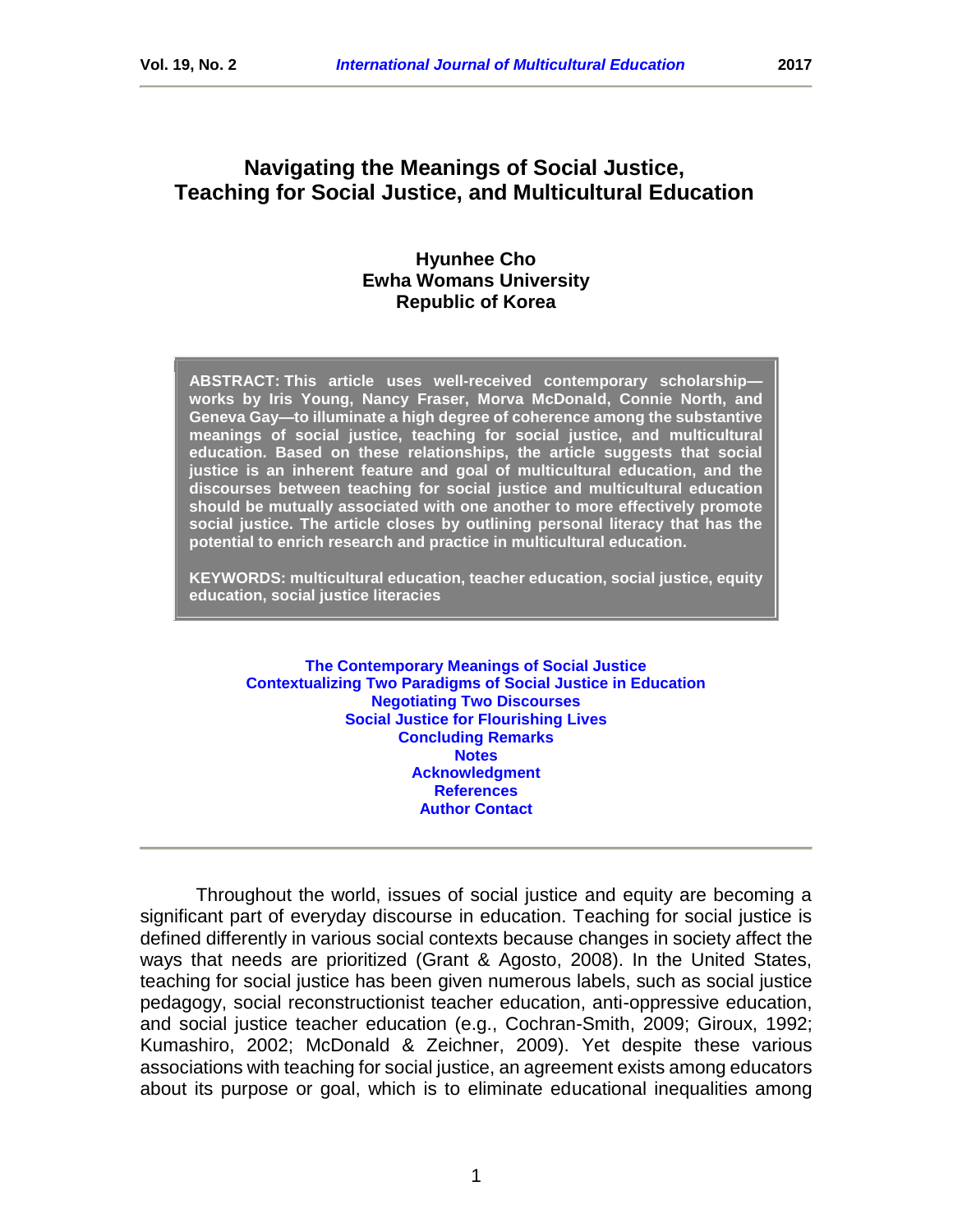poor, middle, and wealthy economic classes; majority and minority ethnic groups; and the privileged and powerless, as well as to eradicate punitive forms of school accountability (Zeichner, 2011).

With its focus on preparing teachers to promote educational opportunities for all students, teaching for social justice shares territory with multicultural (teacher) education. However, teaching for social justice is regarded as neither synonymous with multicultural education nor the most common pedagogical approach to multicultural education (Dolby, 2012). McDonald and Zeichner (2009) have explained that social justice teacher education shares certain goals with multicultural education but is conceptually distinct, in that social justice teacher education pays more attention to societal structures that perpetuate social injustices than issues of cultural diversity. They defined social justice teacher education as an extension of the social approaches within multicultural education, explaining further:

Some strands of multicultural education do emphasize notions of justice and social activism and we suggest that social justice teacher education build on and expand these notions, particularly as they are enacted in practice. (p. 597)

However, it is debatable whether the focus on societal structures and social activism is the only space in which social justice teacher education and multicultural education discourses overlap. Social justice is an inherent feature and goal of multicultural education – which has fought on the front line against social injustice for more than three decades in the United States – and therefore it cannot be simply concluded that social justice teacher education is equated with a more critical/transformative version of multicultural education.

This article begins with the premise that understanding the contemporary concept of social justice, in which economic distribution and cultural recognition are considered co-fundamental, is foundational to discussing teaching for social justice. Despite growing efforts to conceptualize teaching for social justice in its relation to the concept of social justice (e.g., Cochran-Smith, 2009), existing scholarship in the field still tends to lean on the deductively constructed meanings of teaching for social justice (i.e., social activism for resisting against the marketization of education enterprise) and finds its theoretical foundations in social justice education, culturally responsive teaching, critical pedagogy, and democratic education (Dover, 2009; Dover, Henning, & Agarwal-Rangnath, 2016). Even though it is important to attend to the working definitions of teaching for social justice, the philosophical and political roots of contemporary social justice discourses need to be connected more closely to the theory, framework, and practice of teaching for social justice to discuss its nature and process on a deeper level.

This article uses well-received contemporary scholarship—works by Iris Young (1990, 1997, 2011), Nancy Fraser (1995, 1997a, 1997b), Morva McDonald (2005, 2007, 2008), Connie North (2006, 2007, 2009a, 2009b), and Geneva Gay (2012a, 2012b)—to accomplish two goals: (a) to illuminate a high degree of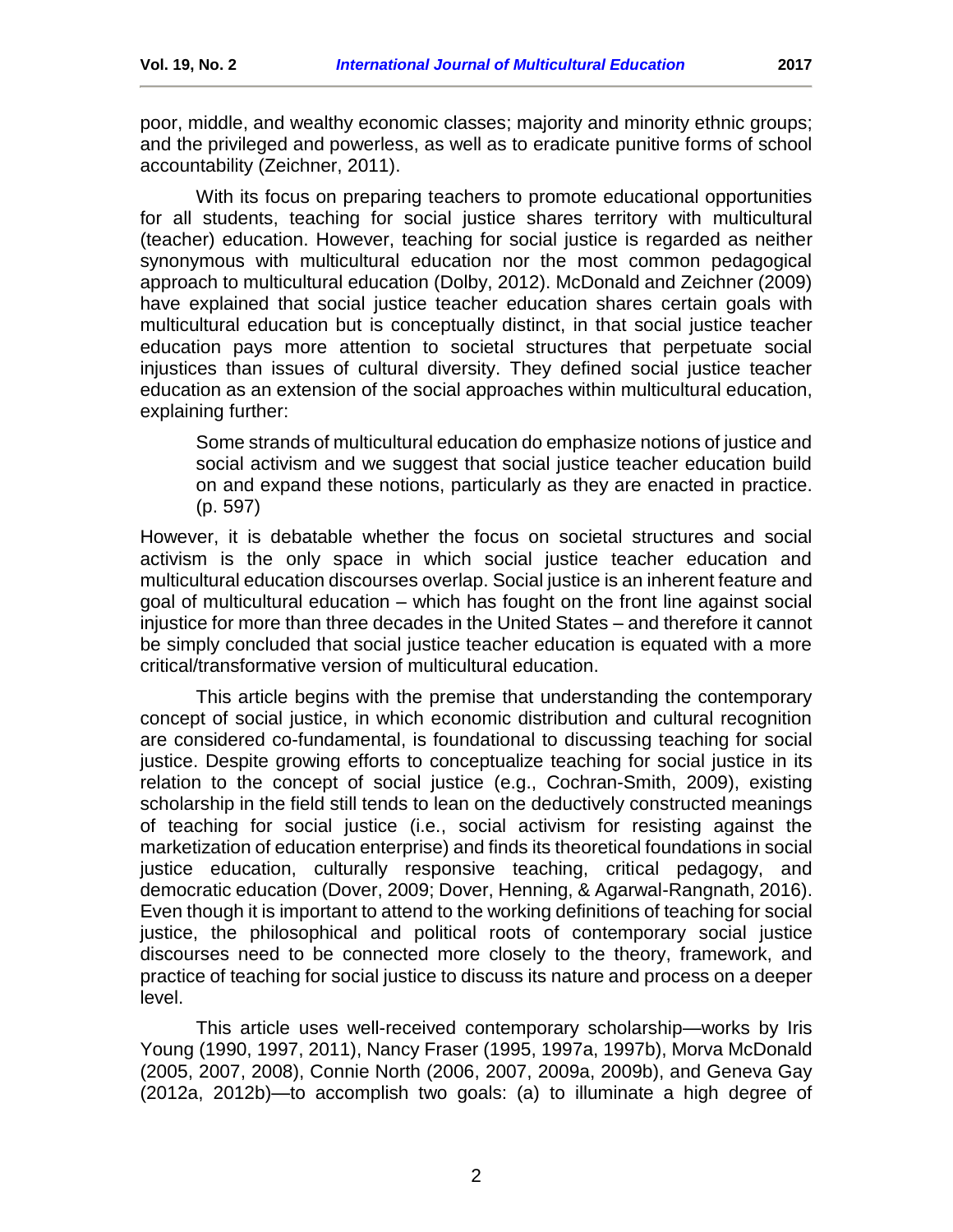coherence among the substantive meanings of social justice, teaching for social justice, and multicultural education; and (b) to suggest that the discourses between teaching for social justice and multicultural education be mutually associated with one another so that they can more effectively serve as a vehicle for promoting social justice. These five female scholars were deliberately selected for their contributions to the transformation of male-dominated social justice discourse. Based on the discussion, a new conceptual tool is suggested, outling what students should know and be able to do to become agents for promoting social justice and equity<sup>1</sup>.

What are the salient features of contemporary discussions of social justice and how are they contextualized in the field of education? How are the goals of multicultural education conceptually connected to those of teaching for social justice? What kind of education do students need in order to become agents for social justice? These questions guide the subsequent sections.

#### **The Contemporary Meanings of Social Justice: Redistribution and Recognition**

<span id="page-2-0"></span>The concept of justice has been discussed throughout different times and locations as the primary subject of political philosophy. The multidimensional nature of social justice was discussed by Vincent (2003), Hytten (2006), Gewirtz (2006), and North (2006). Hytten (2006) explained that "one of the primary challenges of social justice work is that its richness and variety cannot be easily reduced, and its advocates are often not speaking to each other or drawing from the same traditions" (p. 225). In spite of its multidimensionality, however, contemporary theories of justice are based on two major concepts: a distribution/redistribution model of justice and a relation/recognition model of justice (Gewirtz, 1998; North, 2006).

The distributive paradigm of justice involves "the principle by which goods are distributed in society" (Gewirtz, 1998, p. 470). This conventional conception of justice reflects John Rawls' (1972) suggestion for a proper balance between competing claims. According to Mapel (1989), Rawls' identification of justice as *fairness* has been pervasive in contemporary political philosophy of justice in the United States and many other Western countries.

Although the distribution of material and non-material goods is certainly an imperative issue in discussing social justice, many issues related to injustice cannot be addressed within the distributive paradigm (Young, 1990). In fact, many justice-related issues, such as cultural marginalization, stereotyping, and imperialism reflected in the media industry, are not primarily about the distribution of material or non-material goods. Young (1990), in *Justice and Politics of Difference*, argued that distributive justice is only one part of social justice, and understanding oppression and domination between individuals and groups should be the starting point in discussing social justice. She also contended that existing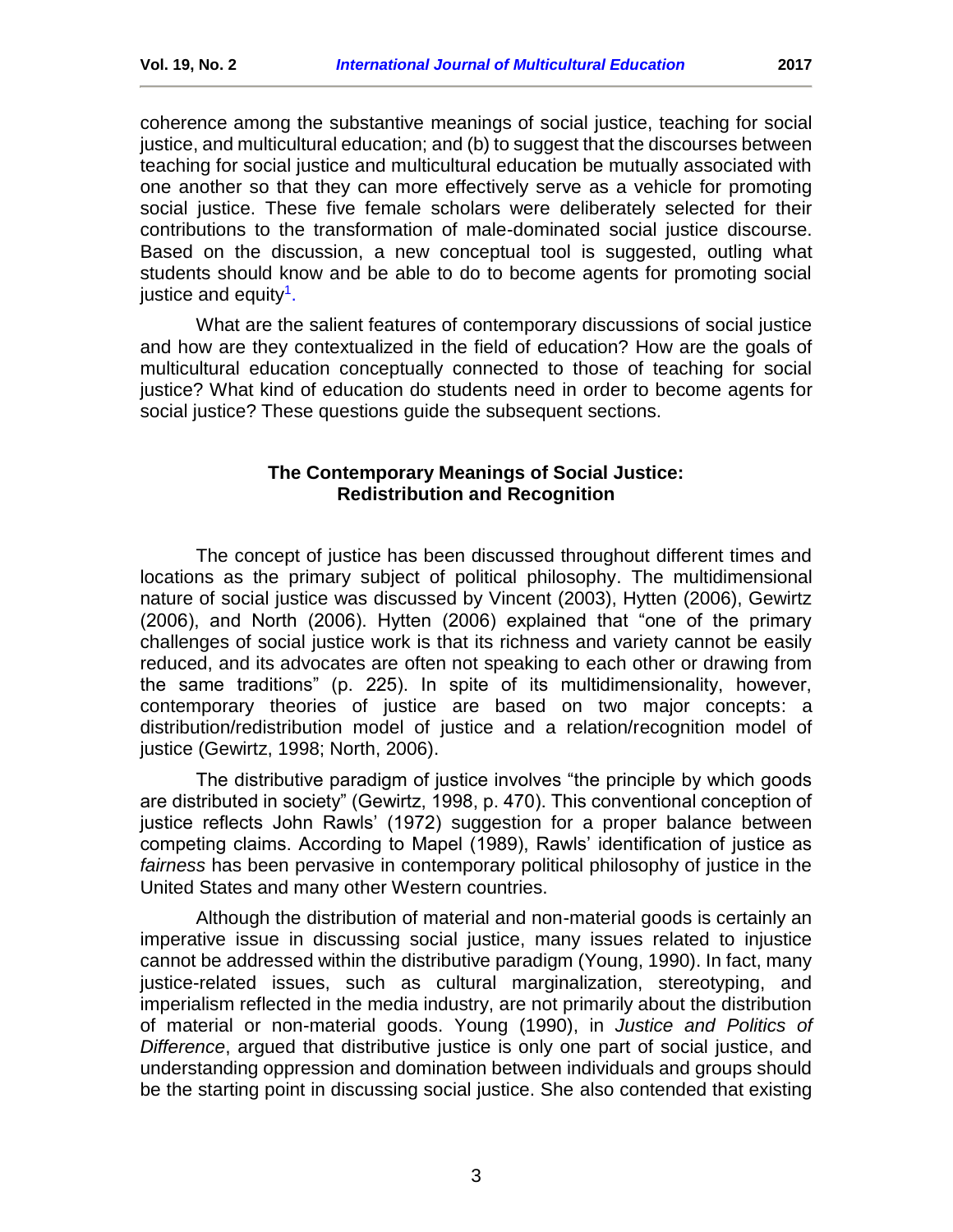theories and practices of justice tend to collapse all issues of justice into those of distribution, which often leads to misidentification of the remedies for relational injustice as the redistribution of goods and materials.

The relational paradigm of justice is primarily concerned with "the nature of relationships which structure society" (Gewirtz, 1998, p. 470). It questions formal/informal conditions that frame the allocation of wealth, income, and resources (Young, 1990). According to Young (1990), relational justice is more valued in contemporary societies in which collective identities, interdependencies, mutual respect, and equal participations are to be advocated among racially, ethnically, socially, and culturally different individuals and groups.

However, it is debatable whether relational justice should always be prioritized over distributive justice. In regards to the relationships between redistribution and recognition, Fraser (1995) claimed that recent political theory and practices tend to privilege the recognition of social groups at the expense of the redistribution of goods and the division of labor. She suggested that both paradigms are powerful, and a *perspectival dualism* approach is needed in which redistribution and recognition are considered as co-fundamental and mutually irreducible dimensions of justice.

In order to illuminate the mutuality of these two paradigms in political theory and practices, Fraser (1997b) created a conceptual schema abstracted from the complexities of the real world. Within this framework, she specified redistribution and recognition as economic redistribution and cultural recognition, respectively, and then presented four kinds of political orientations that advocate different remedies for social justice: (a) the liberal welfare state (the politics of affirmative redistribution); (b) socialism (the politics of transformative redistribution); (c) mainstream multiculturalism (the politics of affirmative recognition); and (d) deconstruction (the politics of transformative recognition). Fraser called into question the politics of affirmative recognition, which Young (1990) had emphasized in *Justice and Politics of Difference*, by arguing that such a politics fails to actualize transformative redistribution. This is because its focus on group differentiation is incompatible with the politics of transformative redistribution, in which group differentiation is subsumed in deeply reconstructed relations of production. She suggested that the politics of *transformative recognition*, in which all forms of group differentiation (culture and identity) are deconstructed, is needed to effectively integrate the paradigms of recognition and redistribution.

Young (1997) also criticized Fraser's (1997b) dichotomized view of redistribution and recognition, suggesting that it interfered with the understanding that these two struggles are continuous in the real world. More specifically, Young (1997) highlighted that cultural recognition is not an end itself, but rather a means to sociopolitical and economic justice and equity. The examples she used to support this point, *equity based on diversity*, are worth citing at length:

Many who promote the cultivation of African-American identity, for example, do so on the grounds that self-organization and solidarity in predominantly African-American neighborhoods will improve the material lives of those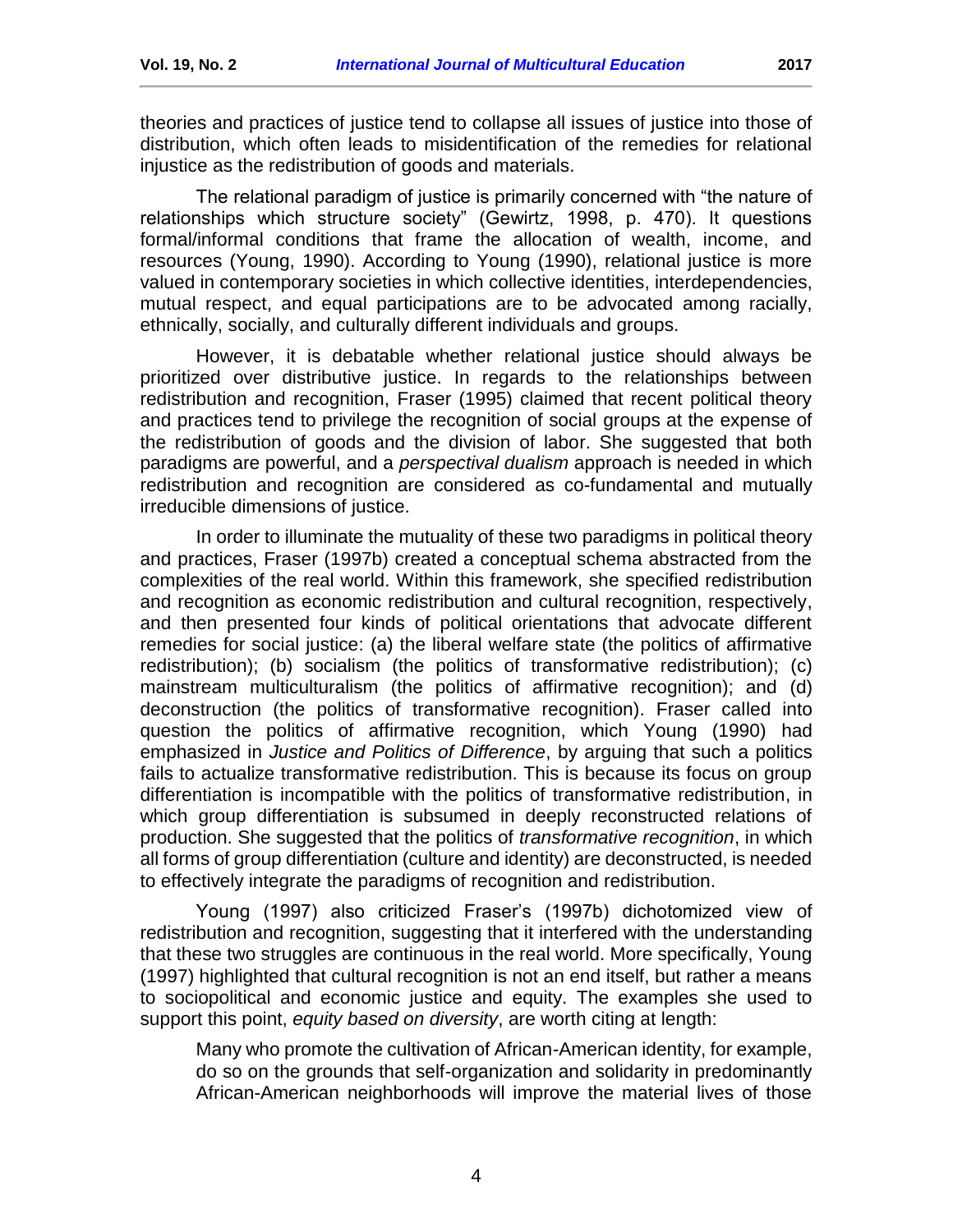who live there by providing services and jobs (p. 148). Most African American who support culturally based African-American schools and universities, for example, believe that the schools will best enable African-American young people to develop the skills and self-confidence to confront white society and collectively help transform it to be more hospitable to African-American success. (p. 158)

Young (1997) referenced Pierre Bourdieu to exemplify that those who acquire or maintain privileged positions in a given society depend partly on "cultural factors of education, taste, and social connection," but access to such enculturation processes depends significantly on "having economic resources and the relative leisure that accompanies economic comfort" (p.154).

In a rejoinder to Young, Fraser (1997a) denied that she prioritized economic redistribution over cultural recognition. She also claimed that she actually framed the two struggles not as a dichotomy but as a perspectival duality in which redistribution and recognition should be articulated in relation to one another. However, Fraser's (1997b) remedy—calling for a deconstructive approach to culture and group identity—still remains a source for injustice because it often discourages members of underrepresented groups from promoting solidarity against denigrating stereotypes and systemized political and economic injustices. In addition, as Honneth (Fraser & Honneth, 2003) pointed out, her conception of socially just public life tends to remain formal and thereby fails to specify an ethical claim to envision micro-level justices embedded in individuals' face-to-face interactions.

#### **Contextualizing Two Paradigms of Social Justice in Education**

<span id="page-4-0"></span>Although Young, Fraser, and Honneth have different views on the remedy for social justice, they share the view that the two paradigms of justice are irreducible and co-fundamental in promoting social justice and equity. It seems, however, quite difficult to apply this perspective of social justice directly to the context of teaching and learning. There are two fundamental questions: What is the role of education in promoting social justice? How can education contribute to both redistribution and recognition? In exploring the role of education in actualizing social justice, I enlisted the scholarship of McDonalds (2005, 2007, 2008), North (2007, 2009a, 2009b), and other scholars who presented theoretical frameworks for teaching for social justice.

McDonald (2005, 2007, 2008) proposed four dimensions of social justice that help to understand how it is conceptualized in the field of education. In a qualitative case study of two teacher preparation programs committed to promoting social justice, she presented four different perceptions of teaching for social justice that emerged from prospective teachers (McDonald, 2008), teacher educators (McDonald, 2007), and teacher education programs (McDonald, 2005, 2008). These included teaching for social justice as (a) meeting individual students' needs and providing them with differential supports when necessary; (b) recognizing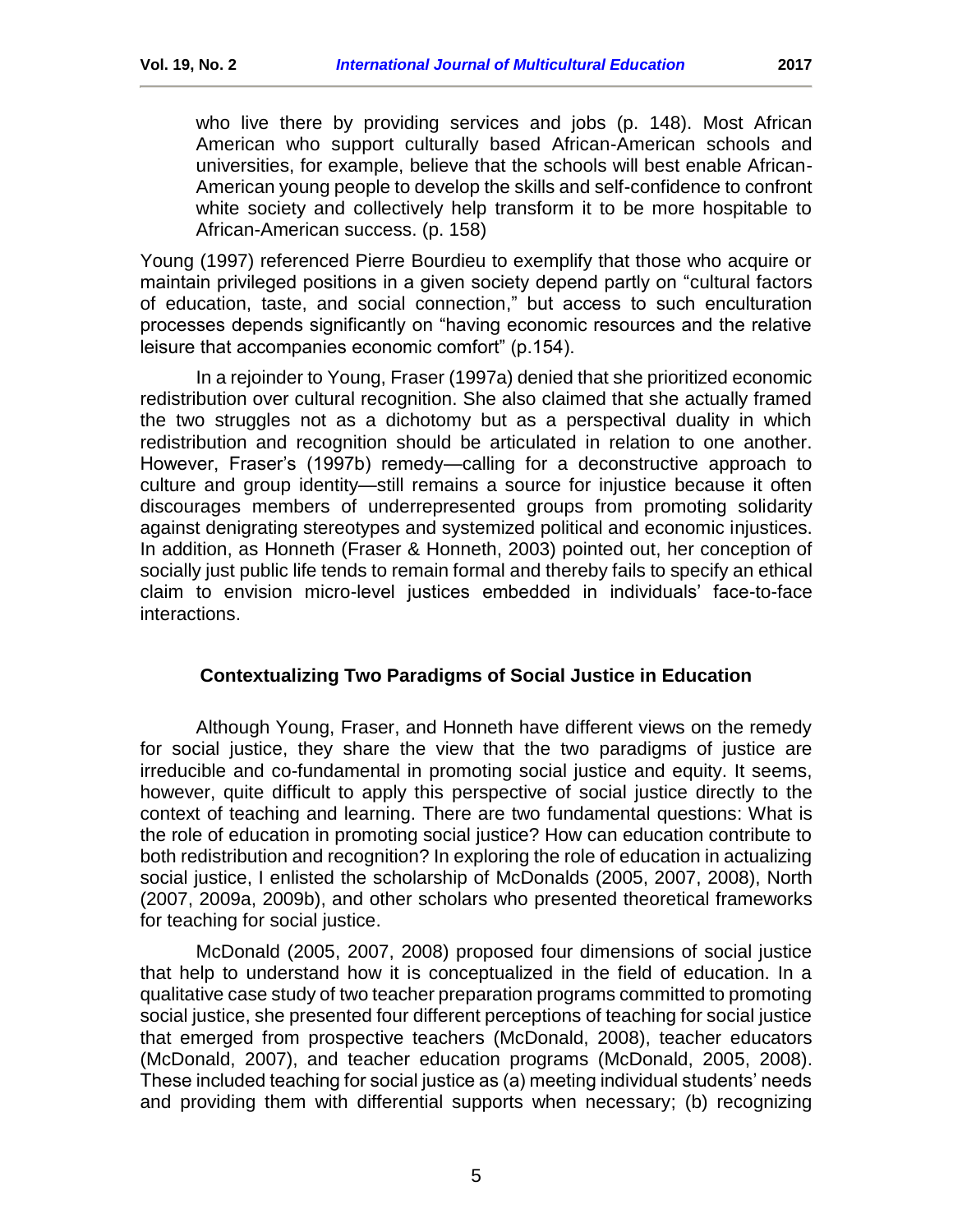students' opportunity to learn that are responsive to their identification with specific groups such as English language learners and students with special needs; (c) recognizing students' opportunities to learn that are responsive to their affiliation with specific groups based on race, ethnicity, and socioeconomic status; and (d) resisting the institutional level inequities presented in society.

In McDonald's substantive theory (2005, 2007, 2008), teaching for social justice as meeting the needs of individual students is based on considerations of individual students as independent of broader institutional structures. This also places more emphasis on the distribution of educational resources and opportunities rather than on the impacts of structural domination and oppression. By comparison, the three other conceptions of teaching for social justice identify individual students as affiliated with particular social and cultural groups. These three conceptions pay special attention to the dynamics of individual and group relations in particular situations, and thereby provide a basis for equalizing such power relations.

The findings of McDonald (2005, 2007, 2008) indicate that both paradigms of justice, redistribution and recognition, are embedded in individuals' conceptions of teaching for social justice, but they are not always understood by individuals as co-fundamental. They also imply that many education policies and practices for promoting social justice may end up attending to one aspect of social justice at the expense of the other when there is no deliberate effort to integrate redistribution and recognition.

North's (2009a) *Teaching for Social Justice: Voices from the Front Lines* provides a vision for integrating redistribution and recognition in teaching and learning. What kind of learning experiences do children need to become knowledgeable, caring, and active citizens? What should students know and be able to do to become agents for social justice? In response to these questions, North (2009a) contended that educators should help all students develop multiple types of literacy to experience academic success in current school settings, as well as contribute to the betterment of society by working toward social justice. In her theory, literacy does not mean merely reading and writing skills, but includes abilities to fully engage in a school curriculum, as well as to contribute to building a better community and society.<sup>2</sup> Sensoy and DiAngelo (2012) also viewed literacy as comprehensive in characterizing *social justice illiteracy*. They explained:

We think of these gaps of school-wide social justice illiteracy and argue that this illiteracy is not due to a lack of information alone. Rather, social injustice depends on this illiteracy; it is not benign or neutral but actively nurtured through many forces and serves specific interests. Social justice illiteracy prevents us from moving forward to create a more equitable society. (p. xvii)

North's (2009a) five types of literacy include functional, critical, relational, democratic, and visionary. In this article, her literacies are conceptualized as a fivefold framework of teaching for social justice in conjunction with scholarship borrowed from the field of multicultural education, particularly the work of Geneva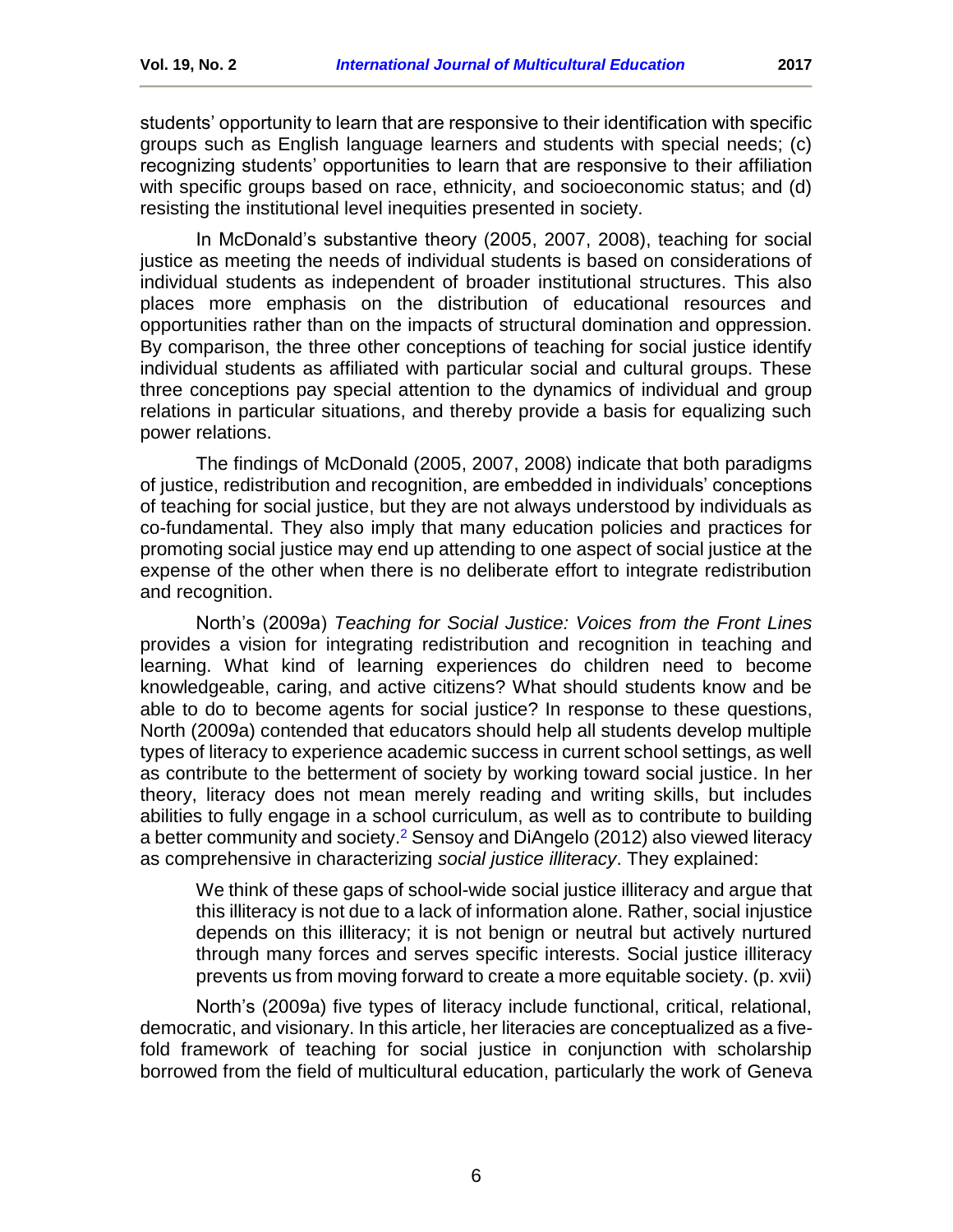Gay (2012a), to better explain the relationship between teaching for social justice and multicultural education.

In regards to teaching for social justice, educators often discover a tension between functional literacy and critical literacy. Functional literacy refers to the ability to live appropriately as an autonomous and informed citizen (Gutstein, 2006). Thus, educators who emphasize functional literacy have great interest in helping students develop the reading and writing abilities needed to function effectively in a democratic society, and in transmitting mainstream norms and values to all students (Ladson-Billings, 1995; Poole, Reynolds, & Atkinson, 2011). Although the teaching of functional literacy is based on conservatism, in reality, it helps students from racially and ethnically marginalized groups gain access to and participate effectively in an open and free market of competitive society where these students are expected to "pull themselves up by their bootstraps" (Jenks, Lee, & Kanpol, 2001, p.91). In the realm of multicultural education, various efforts on behalf of underrepresented students' academic success are advocated by equity-oriented pedagogy such as culturally responsive pedagogy (Gay, 2010; Ladson-Billings, 1995).

According to North (2009a), functional literacy also includes skills for higherorder thinking. Developing students' higher-order thinking is essential for promoting both redistribution and recognition because it cultivates academic skills that all students need to become competitive in capitalistic societies. It also equips them with intellectual abilities to analyze, synthesize, and evaluate knowledge and information that can be used as tools for their further investigation of injustices embedded in texts (Newmann, 1990).

By comparison, critical literacy refers to the ability to challenge existing paradigms of knowledge, question institutionalized power relations, and build strategies to act for equity and social justice (North, 2009a). It includes forms of critical consciousness such as analyzing texts by using strategies for uncovering underlying messages, raising questions about who benefits from particular knowledge claims, and critically identifying the political investments embedded in those claims. Furthermore, students with critical literacy are expected to take part in challenging knowledge claims (Freire, 1993; Wade, 2007).

Gay (2012a) advocated the teaching of critical literacy, contending that "education interventions that go beyond high academic performance, career readiness, and standardized test scores to deal effectively with these challenges" (p. 2) should be necessities rather than exceptionalities. She noted that, if students are to become informed and skilled social change agents, "they should understand the differential nature and complexities of societal, individual, and institutional reform" (p. 8). This compels educators to push students to move beyond *functioning* within the current system toward *fighting* against it.

Although functional literacy and critical literacy have different foci, they are not mutually exclusive, but are interactive in helping students to become agents for social justice. To achieve the goal of teaching for social justice, educators need to look at this reality more closely. Developing only functional literacy without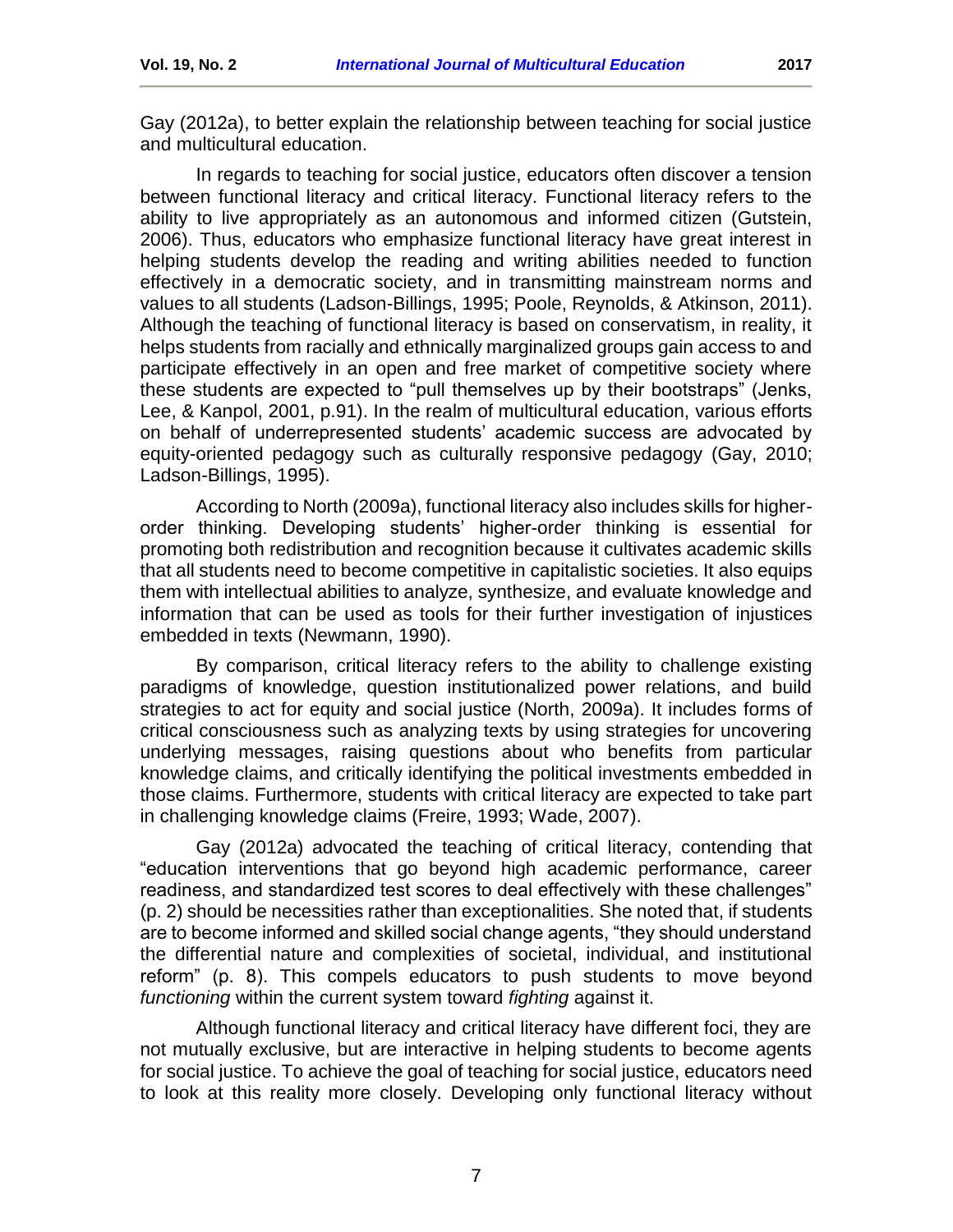powerful legal, socioeconomic, and ethical positions that enable them to effectively advocate for social justice. North (2009a) also pointed out that it is critical literacy that helps students assess the existing states of unjust society, but it is functional literacy that helps them "take advantage" of the system so that they can more effectively challenge it (p.31).

Simply put, even though functional literacy is not directly related to challenging current structural injustices, it plays a significant role in getting students ready to better exercise critical literacy by supporting their success in a free market of competition in which the fittest survives (Jenks, Lee, & Kanpol, 2001). Delpit (1995) identified the instrumental value of functional literacy as helping other people's children experience success in the existing system so that they can use it in challenging the system in strategic rather than subtractive ways. She explained:

They [teachers] can discuss openly the injustices of allowing certain people to succeed, based not upon merit but upon which family they were born into, upon which discourse they had access to as children….Only after acknowledging the inequity of the system can the teachers' stance then be "Let me show you how to cheat!" And of course, to cheat is to learn the discourse which would otherwise be used to exclude them from participating in and transforming the mainstream. (p. 165)

Cho and DeCastro-Ambrosetti (2005) more explicitly identified functional and critical literacies as co-fundamental in promoting social justice. They suggested that effective educational programs should include social, economic, and political structures that affect students' lives along with identifying effective instructional strategies and methods that help them experience academic achievement. These two literacies, therefore, are regarded as complementary goals that should be simultaneously developed in an integrative way.

Relational literacy is the ability to understand mutual connections among humans; to consider others without bias and prejudice; and to care for each other within and beyond school walls (North, 2009a). Wade (2001) highlighted the significance of relational literacy by stating that "at the core of social justice lies both the belief in the equal worth of each person as well as the willingness to act from a place of both morality and care in upholding that belief" (p. 25). Although relational literacy should be nurtured alongside functional literacy, according to Gay (2012a), discontinuities between these two are still pervasive:

While the U.S. proclaims commitment to ethics of individuality, meritocracy, and democracy (as a style of living as well as government), it also recognizes the necessity of community, collaboration, and interdependence. Yet contradictions of these values abound in all levels of society. (p. 1)

Relational literacy also includes the principle of *critical care*, which refers to the breakdown of the traditional relationships between teachers and students in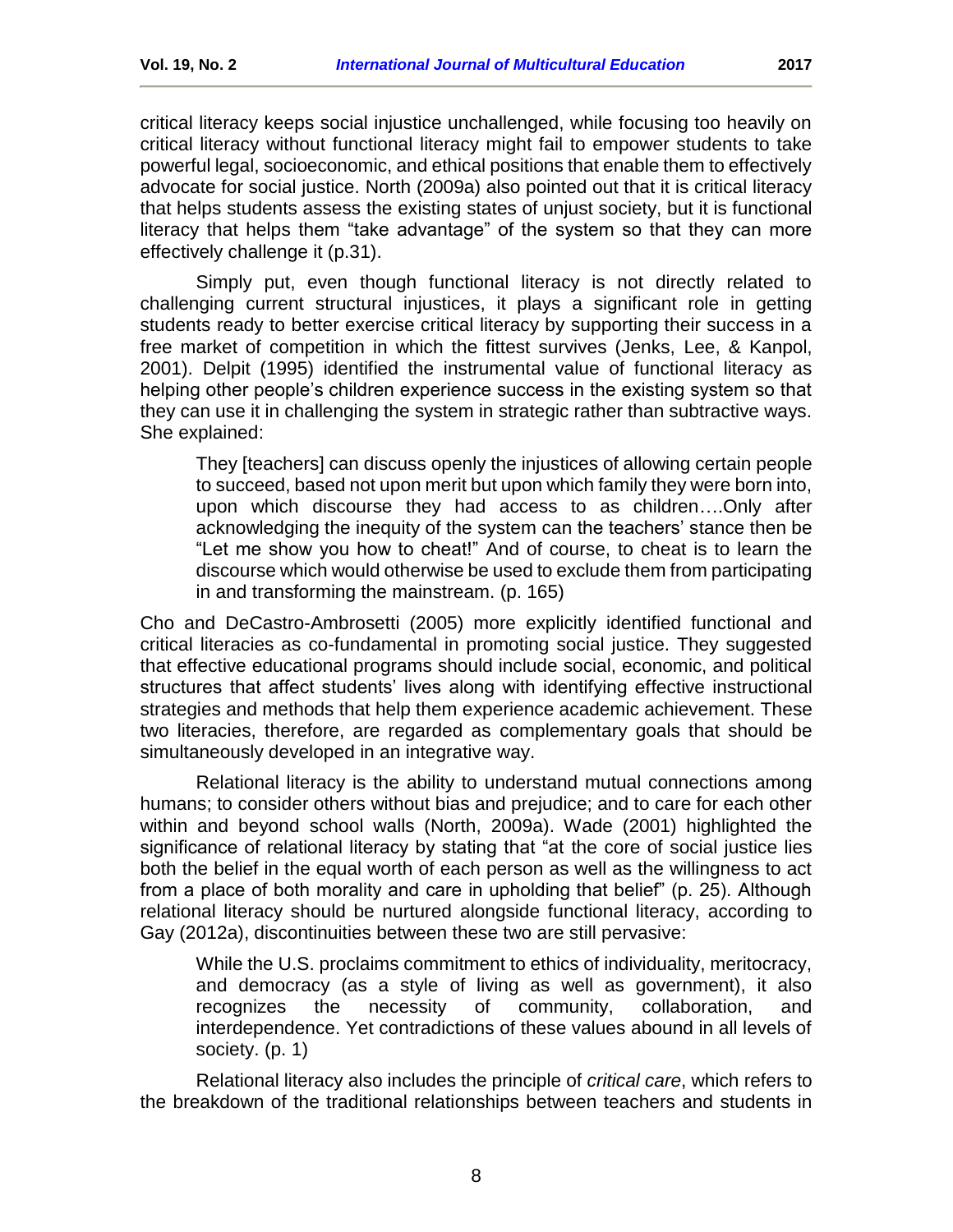which the teacher acts like a banker who deposits knowledge and skills into the passive students (Freire, 1970). Critical care leads teachers to taking a co-learner role and developing reciprocal relationships with students centered on "mutual trust, respect, and responsibility" (North, 2009a, p. 107). Although North associated critical care with relational literacy, it also can be a part of critical literacy in that it encourages a transformative approach that redefines existing power relations (Cho, 2016).

North (2009a) argued that relational literacy cannot be taught and that students can understand it only when their teachers are treating them with respect. Gay (2012a), however, expressed a different view in that she believes students can learn specific skills needed to care for others, as they learn other skills. She explained that these skills must be taught intentionally by teachers who are competent in caring inside and outside of school walls. bell hooks (1994) also used the notion of engaged pedagogy, which demands joint teacher-students responsibility for learning, and emphasized that teachers should "transgress those boundaries that would resign each pupil to a rote, assembly-line approach to learning" (p. 3). Particularly, a deliberate intervention to help students learn critical care is pivotal because these learning experiences play a significant role in promoting social justice by preparing them to advocate for the rights and well-being of underrepresented people (Dolby, 2012; Goodman, 2000; Wade, 2000).

Democratic literacy refers to the ability to promote the common good and resolve various conflicts without resorting to physical force (North, 2007). Developing students' democratic literacy leads them to "participating in the same affairs of local, national, and global communities, as well as critical assessments and collective transformation of unjust social, political, and economic structures" (North, 2009a, p. 130). The classroom is an opportune space for democratic literacy learning in that students can practice making decisions across their differences and subsequently become politically enlightened and engaged citizens who are capable of transforming their communities and societies (Parker, 2006).

Though important, teaching democratic literacy can fall into a potential pitfall of failing to incorporate diverse cultural and ethnic communication styles: it implicitly favors consensus-oriented Western and middle-class codes of behavior in which dissent is regarded as unhealthy or unproductive, and minority opinions are thus ignored or disinvited (Pattillo, 2007; Stitzlein, 2014). Gay (2012a) highlights dissent as so fundamental to a strong democratic society that students should learn how to express these thoughts in the classroom<sup>[3](#page-14-2)</sup>. She also argues that students need education that empowers them to resist conformity, and explains why it is especially important in the 21<sup>st</sup> century:

[Many youth] don't even think to question unspoken motivation embedded in commercial and social advertising, or the various contenders for their allegiance. Consequently, they are very vulnerable to mind manipulation and the power of persuasions. It seems easier to *just go with the flow*, to use a popular expression, to do what everyone else is doing, and to find comfort, identity, and/or affiliation in the crowd. (Gay, 2012a, p. 5)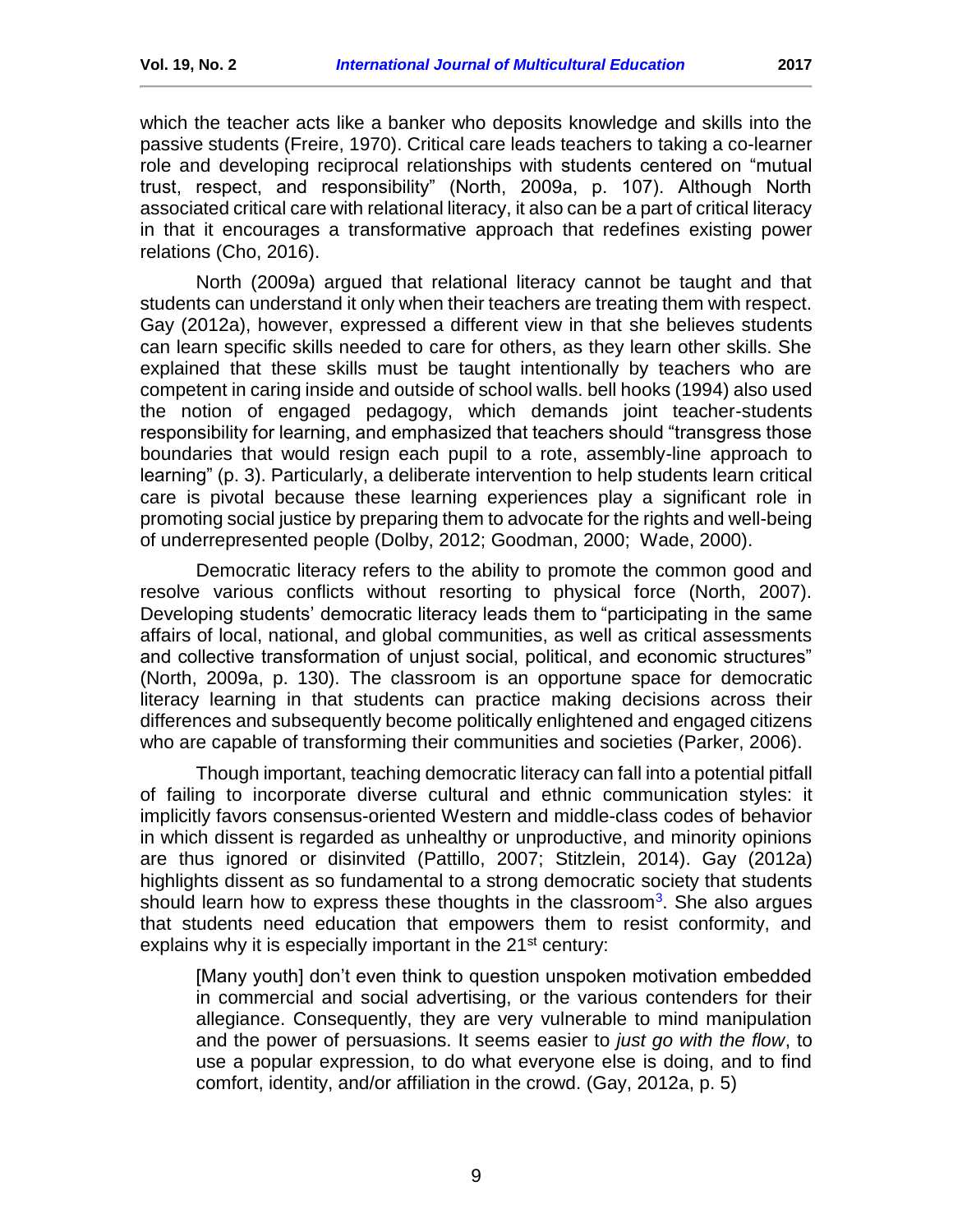Finally, visionary literacy encourages teachers and students to envision a future in which they play a key role in promoting justice, equity, and democracy. This literacy includes the individual and collective perseverance needed to maintain hope even in difficult situations (North, 2009a). The notion of visionary literacy coincides with that of *grit*, as Duckworth (2016) defined, that consistently motivates students to overcome unexpected obstacles and actualize their goals and dreams. It is necessary to develop visionary literacy, but an overemphasis on visionary literacy can lead to racist constructions: critics have argued that *grit* tends to attribute students' failure to individuals' dispositions rather than institutional and social structural inequality. Therefore, it has harmed underrepresented students by diffusing focus on academic, social, and financial support for these students (Blad, 2015; Kohn, 2016).

More recent scholarship in the field offers theoretical frameworks for social justice education. Picower (2012) suggested six elements of social justice curriculum design which help elementary teachers better implement key concepts of social justice education in their day-to-day classroom lessons. The six elements include (a) self-love and knowledge, (b) respect for others, (c) issues of social injustice, (d) social movement and social change, (e) awareness raising, and (f) social action. Her innovative framework rejects the sole emphasis on social activism by providing teachers with a new lens to understand social justice education, whereby developing students' cultural identity and sensitivity is requisite for students' comprehension of the devastating aspects of social injustice issues. Despite its wider scope, however, this framework does not directly address educational equity; hence, it fails to take a more integrative approach to social justice advocacy in a negotiation with the current education system. For example, the six elements rarely provide teachers with useful tools for helping students experience academic success while resisting curriculum standardization and the school accountability system. However, when the six elements are supported by North's (2009a) five literacies, especially the concept of functional and democratic literacies, they can provide teachers with a conceptual framework that helps them take more integrative and effectual approaches to social justice curriculum design.

More broadly, the five-fold framework of teaching for social justice (North, 2009a) supports both the redistribution and recognition models of justice. The five literacies are inseparable, but specific ones can more effectively serve specific paradigms of social justice. For example, a strong inclination toward teaching functional literacy advocates the redistribution view of justice in that it concerns the equitable distribution of education opportunities and resources; critical literacy advocates the recognition view of justice in that it concerns institutional injustices that create unequal distributions; and relational literacy supports the recognition view of justice in that it concerns individuals' interactions based on mutual respect and humanitarian approaches built upon the imperatives of interdependencies. Furthermore, teaching the five types of literacies includes a variety of goals, from conservative to more critical, discussed in the domain of multicultural education. The substantive relationship between teaching for social justice and multicultural education is discussed in more detail in the remainder of this article.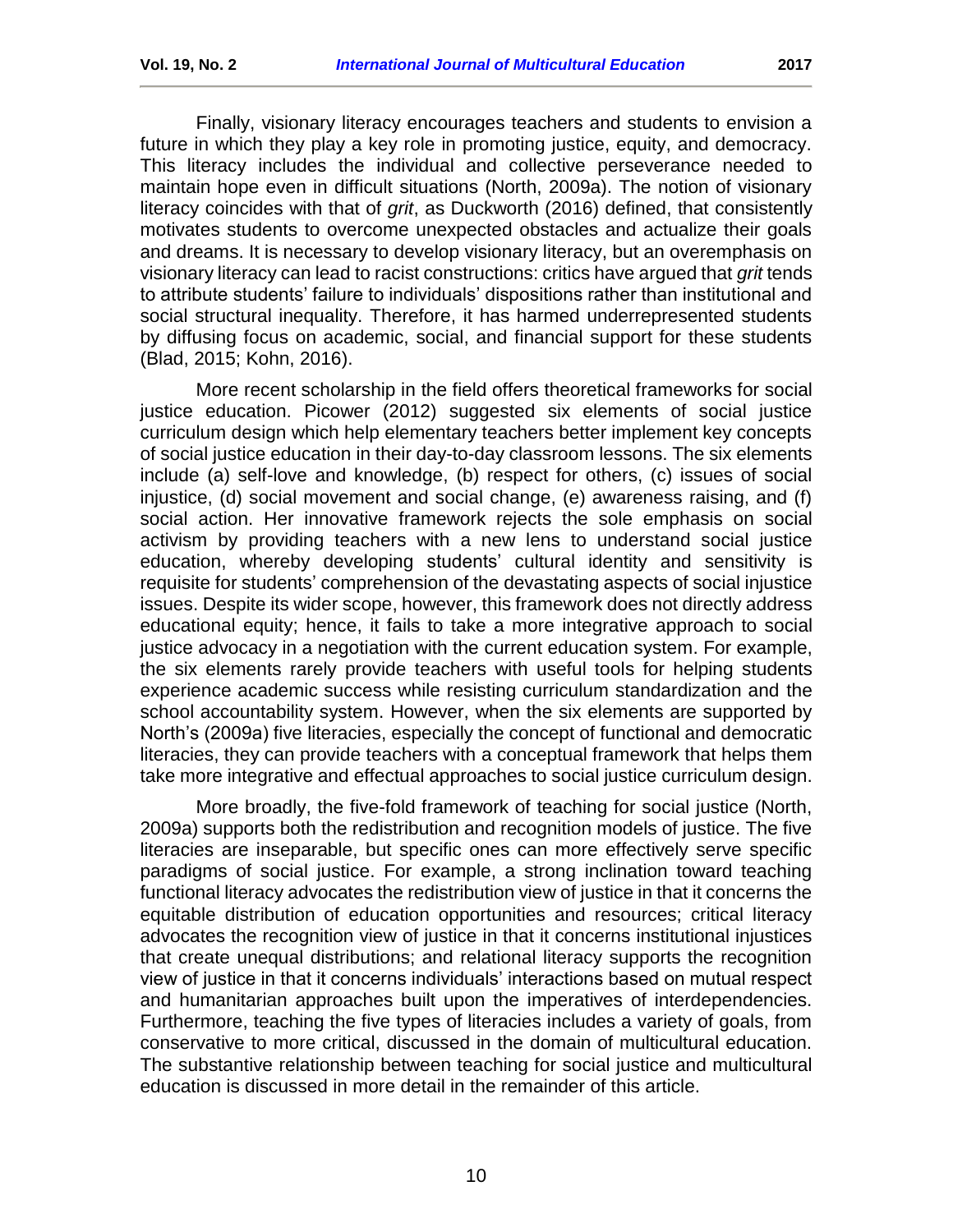#### **Negotiating Two Discourses: Teaching for Social Justice and Multicultural Education**

<span id="page-10-0"></span>Teaching for social justice and multicultural education discourses are generally regarded as compatible with one another, but the relationships between the two have often been interpreted differently in existing scholarship in the field. In Sleeter's and Grant's (1999) *Making Choices for Multicultural Education: Five Approaches to Race, Class, and Gender*, social justice education, which they initially labeled as *multicultural education that is social reconstructionist,* was considered one of five approaches to multicultural education. It was emphasized as an ultimate goal of multicultural education in a later edition. In a similar vein, Sensoy and DiAngelo (2012) recognized social justice education as a more transformative approach to multicultural education and defined it as education to develop students' abilities to "recognize inequality deeply embedded in the current structure of society" (p. xviii).

Teaching for social justice is often regarded as a re-invigorated version of multicultural teacher education, which reflects the 1960s civil rights movement (Dolby, 2012). Another relationship identified by many educators in the field of teacher education is that teaching for social justice advocates a more integrated approach for promoting social justice and equity than earlier multicultural teacher education (Baldwin, Buchanan, & Rudisill, 2007; Cochran-Smith, 2009; Kapustka, Howell, Clayton, & Thomas, 2009; McDonald, 2007; McDonald & Zeichner, 2009). More recent scholarship such as Dover (2009; 2015) and Dover, Henning, and Agarwal (2016) contends that existing accounts of teaching for social justice draw from a wide range of equity-oriented theoretical frameworks, including ethnic studies, critical pedagogy, culturally responsive education, social justice education, and multicultural education. The overlap between teaching for social justice and multicultural teacher education is inevitable because a theory of teaching for social justice has been developed deductively rather than inductively, from diverse settings, with diverse aims, and within diverse disciplines, including multicultural education.

Despite some efforts to make a conceptual distinction between teaching for social justice and multicultural education or to designate multicultural education as one of the foundational frameworks for teaching social justice, these two are compatible with one another, at least in the context of teaching and learning: both aim to challenge injustices and inequalities in all forms (redistribution and recognition) and empower students to become agents to make the world better (Martin & Van Gunten, 2002).

This claim becomes more apparent by comparing North's (2009a) five social justice literacies with Gay's (2012b) four purposes of multicultural education. Gay (2012b) organized various goals of multicultural education, provided by Christine Bennett, Christine Sleeter, Carl Grant, and James Banks, who are among the U.S.-originated leaders in the multicultural education field, into four related categories: academic, social, political, and cultural. Academic goals use the cultural heritages and experiences of underrepresented students to improve their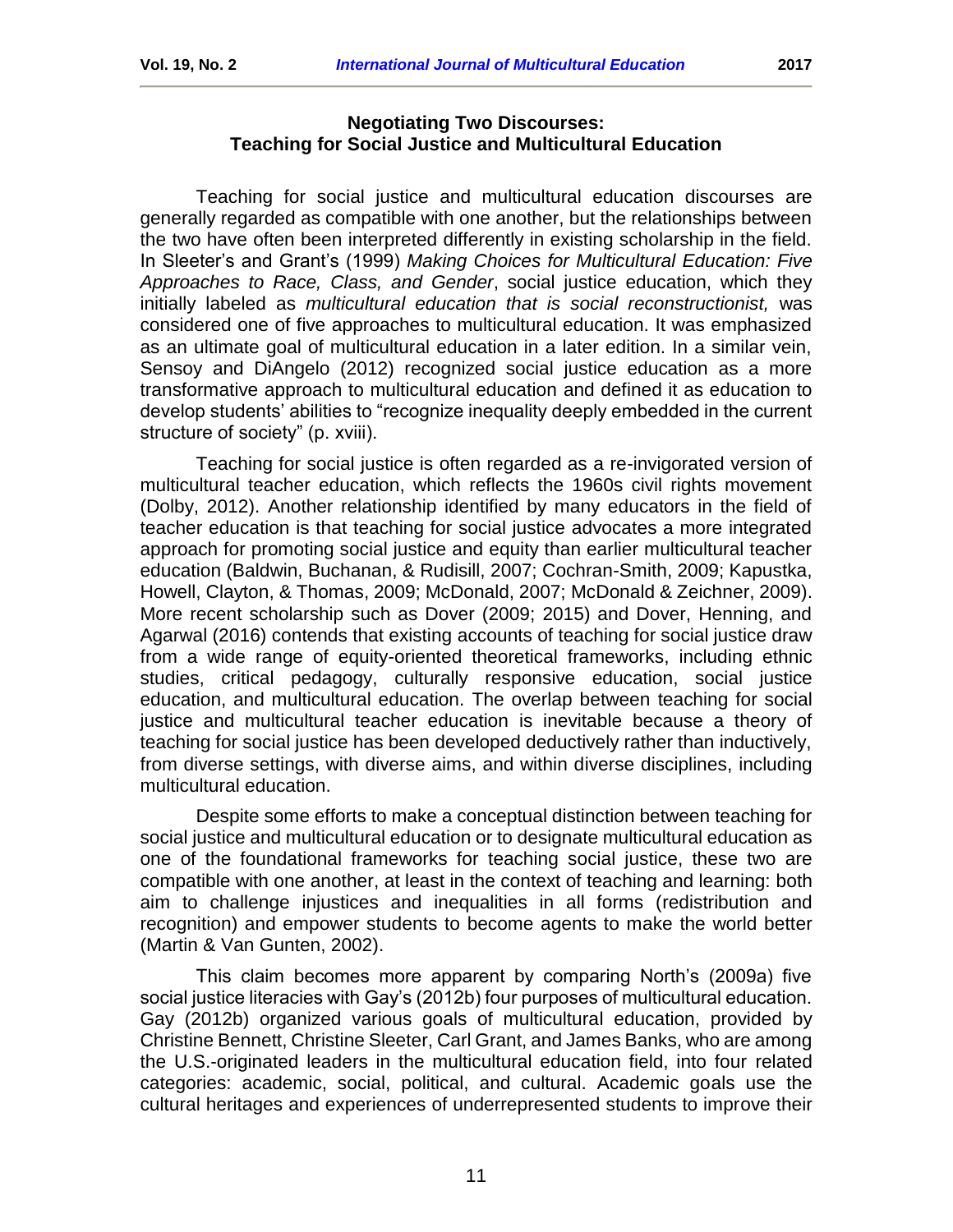ethnic pride and cultural competence along with academic performance and create a community-based curriculum as an alternative to a standardized curriculum. These claims are supported by well-known scholarship in the field, such as culturally responsive pedagogy (Gay, 2010; Ladson-Billings, 1995), funds of knowledge (Gonzalez et al., 1995), and content integration (Banks, 1994). Social and political goals include critically investigating mainstream knowledge claims; becoming aware of discriminatory practices; and combating and correcting inequalities, oppression, and exploitation in all forms. Cultural goals include developing cultural identity, teaching empathy, reducing prejudice, and developing intercultural competence by deliberative interventions.

Empowering students with social justice literacies (North, 2009a) can be a powerful means for realizing the various goals of multicultural education. Although the social justice literacies and multicultural education goals are related, particular literacies more effectively serve the specific goals of multicultural education. For example, empowering students with functional literacy, relational literacy, and critical literacy can help them achieve the academic, cultural, and social/political goals of multicultural education, respectively. A deliberate integration of social justice literacies, therefore, contributes to meeting the comprehensive goals of multicultural education and to promoting social justice in which both redistribution and recognition are considered co-fundamental.

In a similar vein, Sleeter's (2015) four dimensions of social justice teaching are compatible with the goals of multicultural education. These four dimensions are:

- 1. To situate families and communities within an analysis of structural inequalities;
- 2. To develop relationships of reciprocity with students, families, and communities;
- 3. To teach to high academic expectations by building upon students' cultures, languages, experiences, and identities;
- 4. To create and teach an inclusive curriculum that integrates marginalized perspectives and explicitly addresses issues of inequity and power.

The first dimension rejects Harrington's (1997) often quoted phase, *the culture of poverty*, and supports the concept of funds of knowledge (Gonzalez et al.,1995). The second dimension highlights reciprocal relationship among school community members, and the third dimension advocates culturally responsive teaching (Gay, 2010; Ladson-Billings, 1995) in conjunction with grassroots curriculum development resisting the current system of curriculum standardization. The fourth dimension presents the ideas of democratic activism and grassroots curriculum development. It is noteworthy that the four dimensions of social justice teaching mirror the academic, cultural, social, and political goals of multicultural education.

Teaching for social justice and multicultural education overlap in more areas than the structural level of justice and social activism and share a high degree of affinity. Dover's (2009) three-fold framework for teaching for social justice, having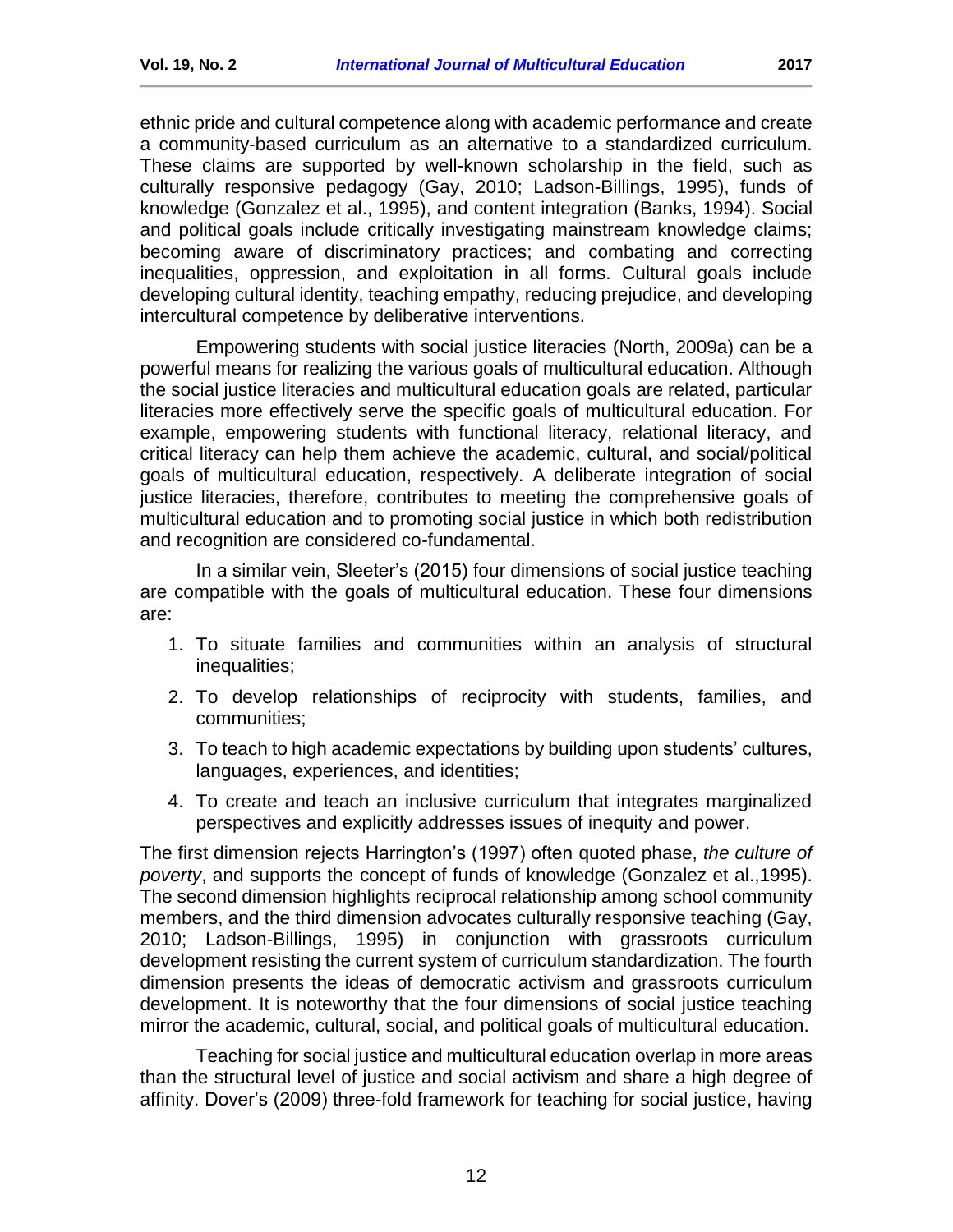been built upon Cochran-Smith's (2004) six principles of teaching for social justice, is also a good example. The framework is composed of (a) teachers' expectations and classroom pedagogies; (b) family engagement, constructivism, and cultural responsiveness; and (c) explicit instruction about oppression, equity, and activism. Along with Dover's framework, existing theoretical frameworks for teaching for social justice (e.g., Agarwal-Rangnath, 2013; Mills & Ballantyne, 2010) parallel the goals of multicultural education.

The intersection of the theory of teaching for social justice and the goals of multicultural education also implies that two paradigms of social justice can be mutually supported by one another in the practice of education. The meanings of five social justice literacies are inseparable, as are those of four purposes of multicultural education and those of social justice. However, some social justice literacies and multicultural education purposes can better serve specific aspects of social justice. For instance, the redistribution model of justice can be better supported by developing students' functional literacy and realizing the academic goal of multicultural education while the recognition model of justice can be more effectively promoted by developing students' relational literacy and critical literacy and realizing the cultural, social, and political goals of multicultural education. It implies that the two discourses would need to make collective efforts to promote redistribution and recognition (i.e., attending to the academic, social, political, and cultural goals of multicultural education by designing K-12 curriculum or teacher education programs into which the five social justice literacies are integrated).

In sum, redistribution and recognition would not be interwoven throughout the practice of promoting social justice if teaching for social justice and multicultural education defined their shared territories as only social structures and social activism. In order for education policies and practices to contribute to a mutual development of redistribution and recognition, scholars need to link the discourses of teaching for social justice and multicultural education more closely, rather than merely assuming that the two discourses intersect only in the areas of societal structures and social activism.

## **Social Justice for Flourishing Lives: Personal Literacy**

<span id="page-12-0"></span>Existing scholarship in the fields of multicultural education and teaching for social justice, including the works of North (2009a) and Gay (2012b), provides useful tools for advocating both redistribution and recognition models of social justice. However, there is little discussion about cultivating individual students' talents and interests and achieving diverse potentials. Although attending to individual students' academic needs is one of the top priorities in teaching for social justice, education should go further than that. As Bennett (2001) argues, education also needs to attend to individual students' rights to flourish in their lives to their fullest potential. In every classroom, all students need to be provided with rich and frequent opportunities to discover their special talents and interests and to develop them throughout the school years. I term personal literacy as the ability to

13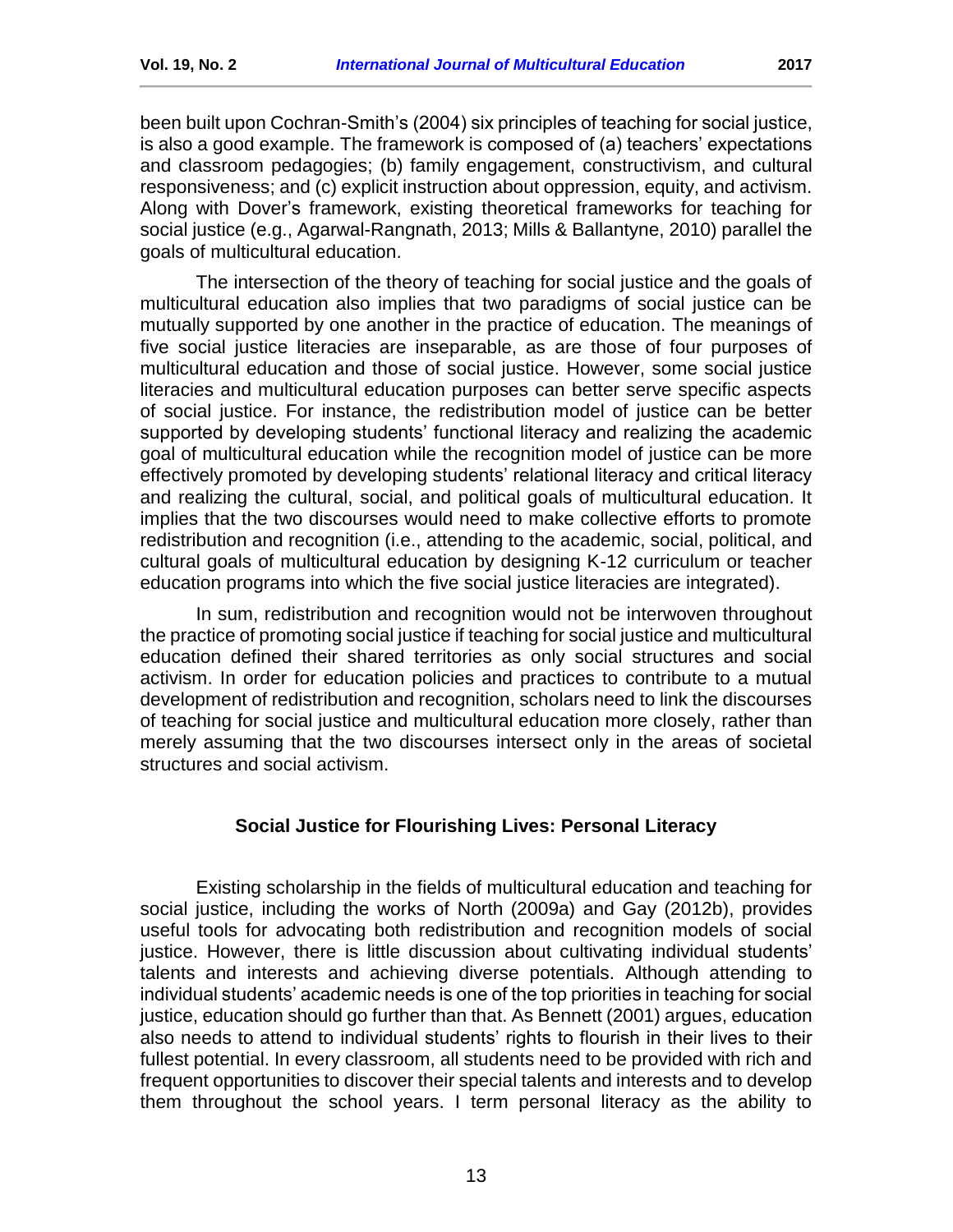understand and realize one's special talents and interests, which cannot be replaced with those of others.

By developing personal literacy, students can also become "a friend of their minds" (Morrison, 1987, p.25): understanding what they are good at, what they want to do, who they are, and who they want to become. A deliberate and systematic intervention to develop students' personal literacy avoids cultural essentialism, the potential pitfall of multicultural education (Gay, 2010). This literacy also helps students connect social justice literacies to their lives in more meaningful ways by providing a pathway to a better understanding of what it means to develop social justice literacies in their lives. When students develop personal literacy along with the other five literacies, they can also contribute to the broader community and society by responding to the question, "How can I use these literacies to develop my mind, enrich my life, and advocate for others?" with an enhanced blend of confidence, commitment, and competence.

### **Concluding Remarks**

<span id="page-13-0"></span>This article explained the relationships among the concepts of social justice, teaching for social justice, and multicultural education, and discussed how the substantive meanings of social justice—including redistribution and recognition can be better served by the integration of teaching for social justice and multicultural education. I also suggested a new social justice literacy—personal literacy—as a means to promote social justice in conjunction with other social justice literacies. Such an integrated framework outlined in this article is a viable tool for evaluating current practices aimed at promoting social justice. As reflected in the possible conflicts between redistribution and recognition, teachers and educators often face tensions among social justice literacies and among the goals of multicultural education. This theoretical review provided theorists, researchers, scholars, and practitioners with an explanation of the root of these conflicts and an argument for the deliberate integration of six different fundamental literacies in actualizing social justice.

#### **Notes**

<span id="page-13-1"></span>1. Even though the term *teaching for social justice* is often used exclusively in the context of teacher education, North's (2009a) five-fold framework of teaching for social justice mainly discusses students' knowledge and skills needed to promote social justice and equity rather than those of in-service/preservice teachers. In this article, *teaching for social justice* is not necessarily equated with social justice teacher education but considered as a concept that permeates the contexts of teacher education and K-12 education. The flexible use of this term is based on the premise that what students should know and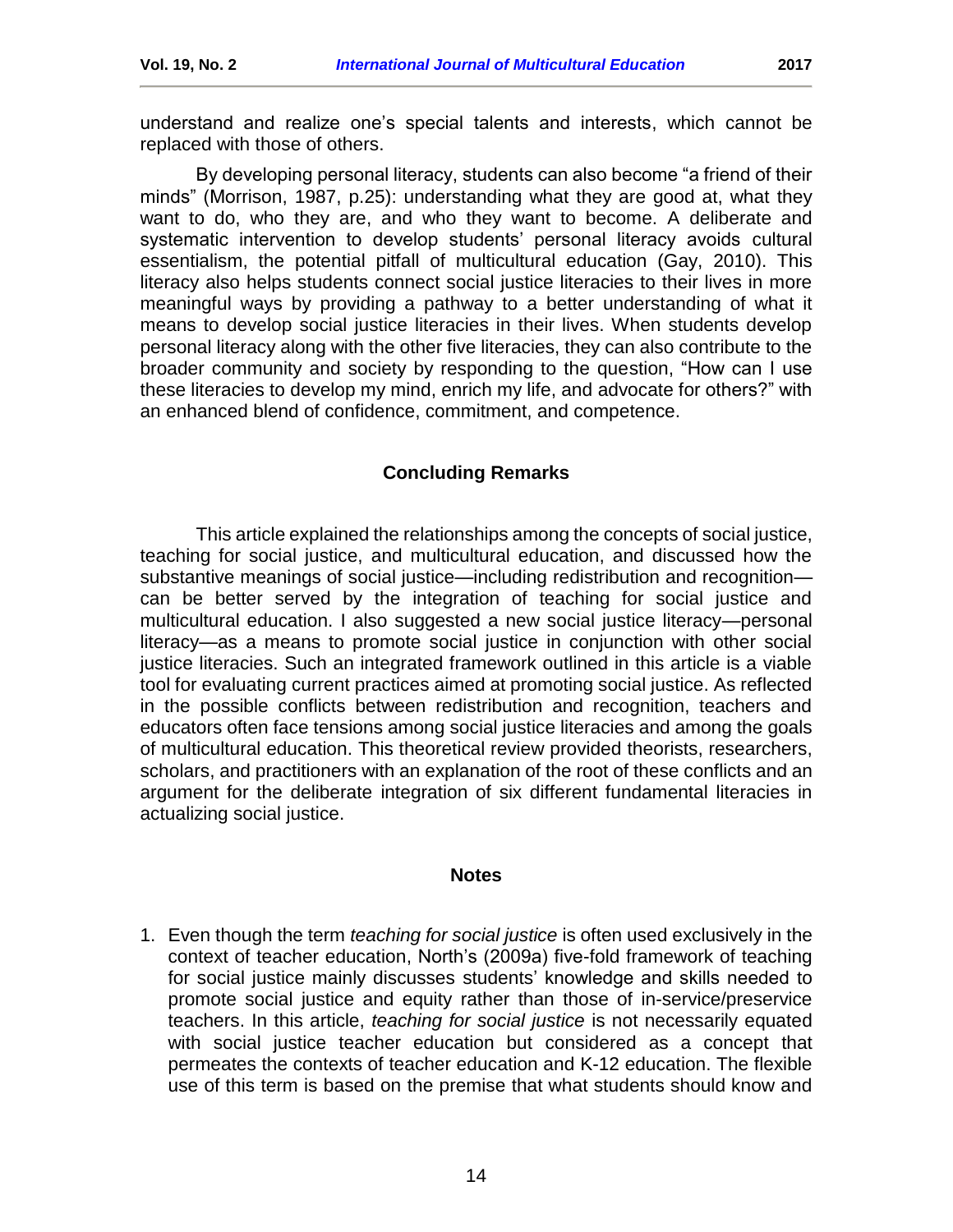- 2. In order to distinguish North's (2009a) definition of literacy from the traditional notion of literacy (i.e., reading and writing), I deliberately used the term "social justice literacies" (Poole, Reynolds, & Atkinson, 2011, p. 1), in which functional, relational, critical, democratic, and visionary literacies are conceptually included.
- <span id="page-14-2"></span>3. Due to its idea of challenging mainstream norms, the ability to dissent can also be seen as a part of critical literacy.

### **Acknowledgment**

<span id="page-14-0"></span>I would like to thank the editors and anonymous reviewers for their constructive feedback. I would like to give special thanks to Dr. Geneva Gay for her intellectual engagement and endless encouragement. In addition, I am grateful to Dr. Walter Parker, Dr. Kenneth Zeichner, and Dr. Yong-Chool Ha for their thoughtful comments on earlier drafts of this paper.

#### **References**

- <span id="page-14-1"></span>Agarwal-Rangnath, R. (2013). Social studies, literacy, and social justice in the Common Core classroom: A guide for teachers. New York, NY: Teachers College Press.
- Baldwin, S. C., Buchanan, A. M., & Rudisill, M. F. (2007). What teacher candidates learned about diversity, social justice, and themselves from service-learning experience. *Journal of Teacher Education*, *58*(4), 315-327.
- Banks, J. A. (1994). *An introduction to multicultural education*. Needham Heights, MA: Allyn and Bacon.
- Bennett, C. (2001). Genres of research in multicultural education. *Review of Educational Research*, *71*(2), 171-217.
- Blad, E. (2015, January 26). Emphasis on 'grit' is unfair to some students, critics say. *Education Week*, Retrieved from [http://blogs.edweek.org/edweek/](http://blogs.edweek.org/edweek/%20rulesforengagement/2015/01/emphasis_on_grit_is_unfair_to_some_students_critics_say.html)  [rulesforengagement/2015/01/emphasis\\_on\\_grit\\_is\\_unfair\\_to\\_some\\_stude](http://blogs.edweek.org/edweek/%20rulesforengagement/2015/01/emphasis_on_grit_is_unfair_to_some_students_critics_say.html) [nts\\_critics\\_say.html](http://blogs.edweek.org/edweek/%20rulesforengagement/2015/01/emphasis_on_grit_is_unfair_to_some_students_critics_say.html)
- Cho, G., & DeCastro-Ambrosetti, D. (2005). Is ignorance bliss? Pre-service teachers' attitudes toward multicultural education. *The High School Journal*, *89*(2), 24-28.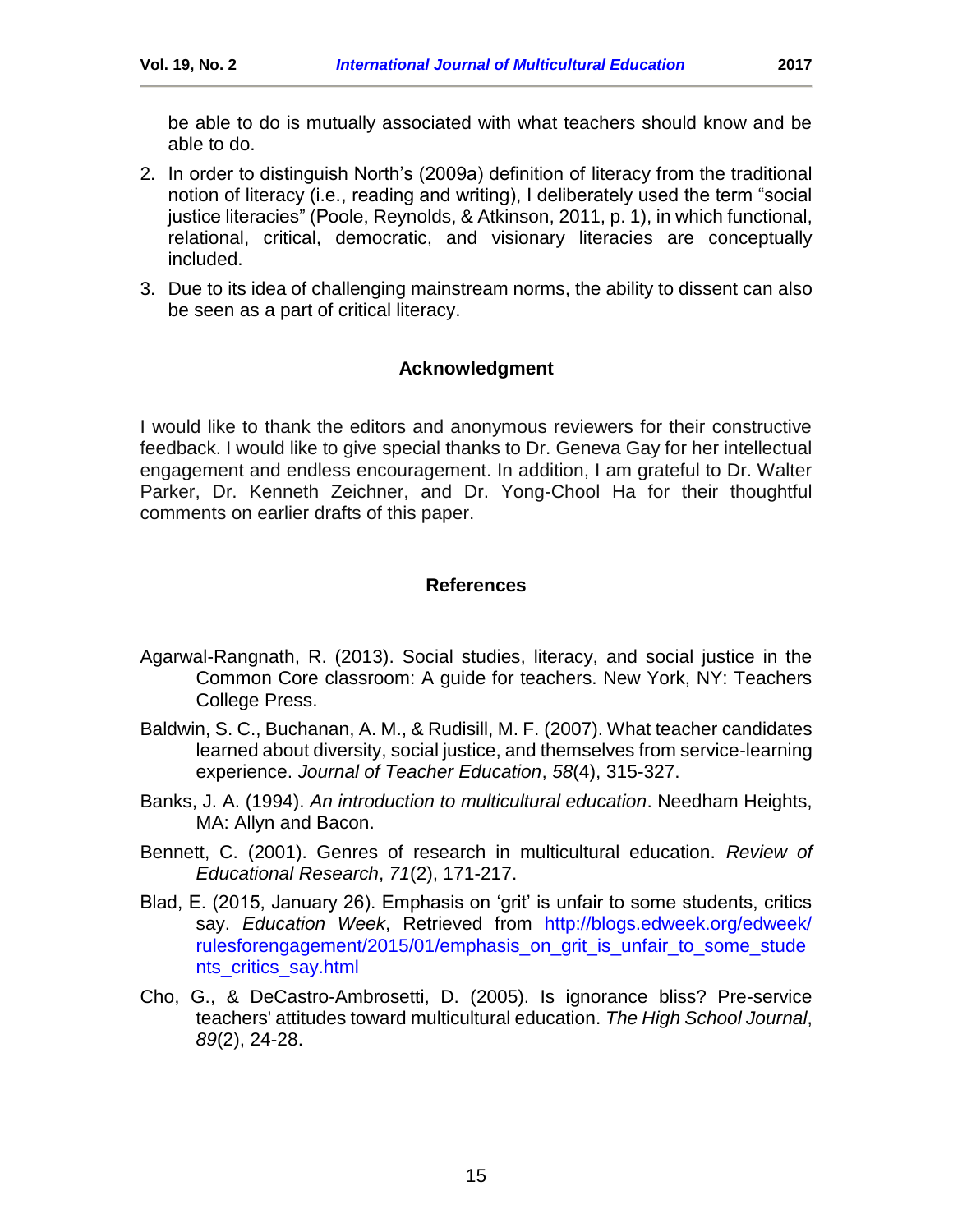- Cho, H. (2016). Creating a third space: Teacher beliefs and practices in curriculum reform for multicultural education (Doctoral dissertation). Seattle, WA: University of Washington.
- Cochran-Smith, M. (2004). Walking the road: Race, diversity, and social justice in teacher education. New York, NY: Teachers College Press.
- Cochran-Smith, M. (2009). Toward a theory of teacher education for social justice. In A. Hargreaves, A. Lieberman, M. Fullan, & D, Hopkins (Eds.), *Second international handbook of educational change* (pp. 445-467). Rotterdam, Netherlands: Springer.
- Delpit, L. (1995). *Other people's children: Cultural conflict in the classroom*. New York, NY: New Press.
- Dolby, N. (2012). *Rethinking multicultural education for the next generation: The new empathy and social justice*. New York, NY: Routledge.
- Dover, A. (2009). Teaching for social justice and K-12 student outcomes: A conceptual framework and research review. *Equity and Excellence in Education, 42*(4), 506-524.
- Dover, A. (2015). Teaching for social justice and the Common Core: Justiceoriented curriculum for language arts and literacy*. Journal of Adolescent & Adult Literacy, 59*(5), 517-527.
- Dover, A. G., Henning, N., & Agarwal-Rangnath, R. (2016). Reclaiming agency: Justice-oriented social studies teachers respond to changing curricular standards. *Teaching and Teacher Education*, *59*, 457-467.
- Duckworth, A. (2016). *Grit: The power of passion and perseverance*. New York, NY: Simon and Schuster.
- Fraser, N. (1995). Recognition or redistribution? A critical reading of Iris Young's *Justice and the Politics of Difference*. *Journal of Political Philosophy*, *3*(2), 166-180.
- Fraser, N. (1997a). A rejoinder to Iris Young. *New Left Review*, *223*, 126-129.
- Fraser, N. (1997b). *Justice interruptus: Critical reflections on the 'post-socialist' condition*, New York, NY: Routledge.
- Fraser, N., & Honneth, A. (2003). *Redistribution or recognition?: A politicalphilosophical exchange.* New York, NY: Verso.
- Freire, P. (1970). *Pedagogy of the oppressed*. New York, NY: Seabury Press.
- Freire, P. (1993). *Pedagogy of the city*. New York, NY: Continuum.
- Gay, G. (2010). Culturally responsive teaching: Theory, research, and practice. New York, NY: Teachers College Press.
- Gay, G. (2012a). Our children need…"Education for resistance". *Journal of Educational Controversy*, *6*(1), 1-12.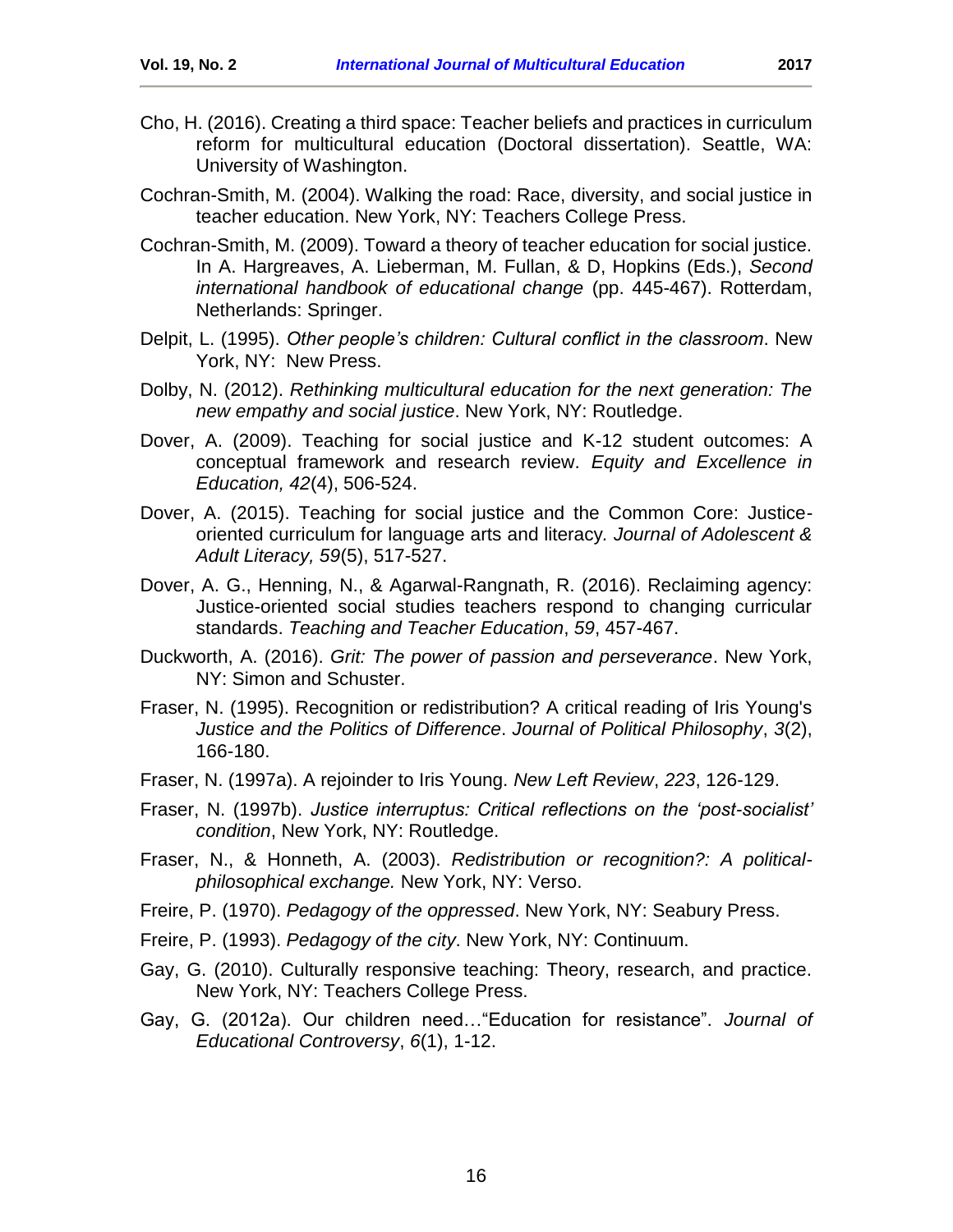- Gay, G. (2012b). Multicultural education, purposes, and goals. In J. A. Banks (Ed.), *Encyclopedia of diversity in education* (pp. 1548-1553). Thousand Oaks, CA: Sage.
- Gewirtz, S. (1998). Conceptualizing social justice in education: Mapping the territory. *Journal of Education Policy*, *13*(4), 469-484.
- Gewirtz, S. (2006). Towards a contextualized analysis of social justice in education. *Educational Philosophy and Theory*, *38*(1), 69-81.
- Giroux, H. A. (1992). *Border crossings: Cultural workers and the politics of education*. London, United Kingdom: Routledge.
- Gonzalez, N., Moll, L. C., Tenery, M. F., Rivera, A., Rendon, P., Gonzales, R., & Amanti, C. (1995). Funds of knowledge for teaching in Latino households. *Urban Education*, *29*(4), 443-470.
- Goodman, D. (2000). Motivating people from privileged groups to support social justice. *Teachers College Record*, *102*(6), 1061-1085.
- Grant, C. A., & Agosto, V. (2008). Teacher capacity and social justice in teacher education. In M. Cochran-Smith, S. Feiman-Nemeser, D. J. McLntyre, & K.E. Demers (Eds.), *Handbook of research on teacher education: Enduring questions in changing contexts* (pp. 175-200). New York, NY: Routledge.
- Gutstein, E. (2006). *Reading and writing the world with mathematics: Toward a pedagogy for social justice*. New York, NY: Taylor & Francis.
- Harrington, M. (1997). *The other America*. New York, NY: Scribner.
- hooks, b. (1994). *Teaching to transgress: Education as the practice of freedom.* New York, NY: Routledge.
- Hytten, K. (2006). Education for social justice: Provocations and challenge. *Educational Theory*, *56*(2), 221-236.
- Jenks, C., Lee, J. O., & Kanpol, B. (2001). Approaches to multicultural education in preservice teacher education: Philosophical frameworks and models for teaching. *The Urban Review, 33*(2), 87-105.
- Kapustka, K. M., Howell, P., Clayton, C. D., & Thomas, S. (2009). Social justice in teacher education: A qualitative content analysis of NCATE conceptual frameworks. *Equity & Excellence in Education*, *42*(4), 489-505.
- Kohn, A. (2016). *The myth of the spoiled child: Coddled kids, helicopter parents, and other phony crises*. Boston, MA: Beacon Press.
- Kumashiro, K. K. (2002). *Troubling education: Queer activism and anti-oppressive pedagogy*. New York, NY: Routledge Flamer.
- Ladson‐Billings, G. (1995). But that's just good teaching! The case for culturally relevant pedagogy. *Theory Into Practice*, *34*(3), 159-165.
- Mapel, D. (1989). *Social justice reconsidered*. Urbana, IL: University of Illinois Press.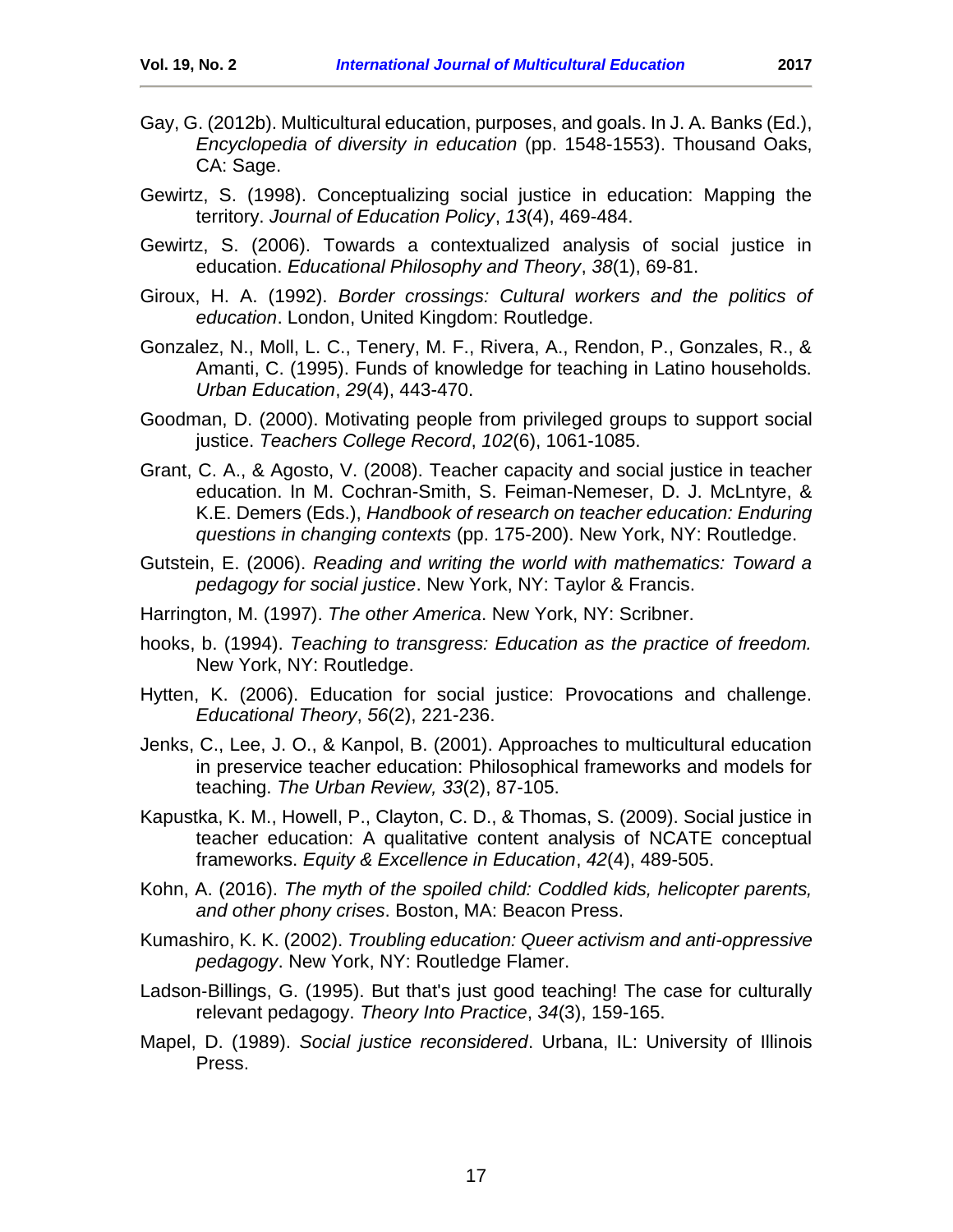- Martin, R. J., & Van Gunten, D. M. (2002). Reflected identities: Applying positionality and multicultural social reconstructionism in teacher education. *Journal of Teacher Education*, *53*(1), 44-54.
- McDonald, M. (2005). The Integration of social justice in teacher education: Dimensions of prospective teachers' opportunities to learn*. Journal of Teacher Education, 56*(5), 418-435.
- McDonald, M. (2007). The joint enterprise of social justice teacher education. *Teachers College Record*, *109*(8), 2047-2081.
- McDonald, M. (2008). The pedagogy of assignments in social justice teacher education. *Equity & Excellence in Education*, *41*(2), 151-167.
- McDonald, M., & Zeichner, K. (2009). Social justice teacher education. In W. Ayers, T. Quinn, & D. Stovall (Eds.), *Handbook of social justice in education*. New York, NY: Routledge.
- Mills, C., & Ballantyne, J. (2010). Pre-service teachers' dispositions towards diversity: Arguing for a developmental hierarchy of change. *Teaching and Teacher Education*, *26*(3), 447-454.
- Morrison, T. (1987). *Beloved*. New York, NY: Plume Contemporary Fiction.
- Newmann, F. M. (1990). Higher order thinking in teaching social studies: A rationale for the assessment of classroom thoughtfulness. *Journal of Curriculum Studies*, *22*(1), 41-56.
- North, C. E. (2006). More than words? Delving into the substantive meaning(s) of "social justice" in education. *Review of Educational Research*, *76*(4), 507- 535.
- North, C. E. (2007). Teaching for "social justice"?: Exploring the meanings, implications, and promise of education's latest catchphrase (Doctoral dissertation). Madison, WI: University of Wisconsin-Madison.
- North, C. E. (2009a). *Teaching for social justice?: Voices from the front lines*. Boulder, CO: Paradigm Publishers.
- North, C. E. (2009b). The promise and perils of developing democratic literacy for social justice. *Curriculum Inquiry*, *39*(4), 555-579.
- Parker, W. C. (2006). Talk isn't cheap: Practicing deliberation in school. *Social Studies and the Young Learner*, *19*(1), 12-15.
- Pattillo, M. (2007). Black on the block: The politics of race and class in the city. Chicago, IL: University of Chicago Press.
- Picower, B. (2012). Using their words: Six elements of social justice curriculum design for the elementary classroom*. International Journal of Multicultural Education, 14*(1), 1-17.
- Poole, J., Reynolds, K., & Atkinson, M. (2011). Professional book review [Review of the book Teaching for social justice?: Voices from the front lines, by C. North]. *International Journal of Multicultural Education*, *13*(1), 1-3.
- Rawls, S. J. (1972). *A theory of justice*. Oxford, United Kingdom: Clarendon Press.